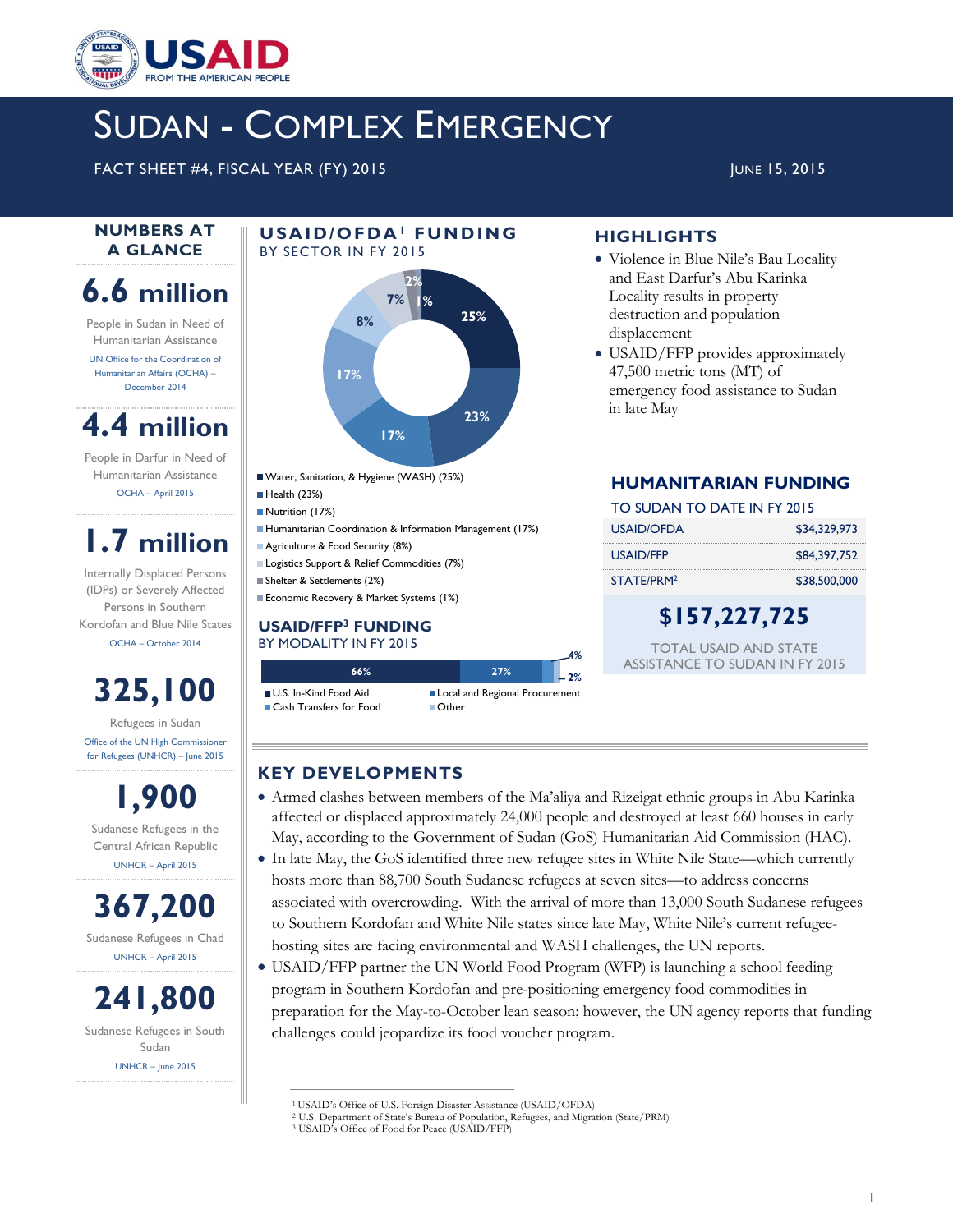#### **DARFUR**

#### *Central Darfur*

 On June 6, an unidentified armed group released two African Union–UN Hybrid Operation in Darfur (UNAMID) contractors after 128 days of captivity, the UN reports. Armed elements abducted the contractors on January 29 while traveling to the UNAMID base in Zalingei town, Central Darfur, according to international media. Following the contractors' release—facilitated by the Government of Russia, the GoS, and UNAMID—the UN called on the GoS to launch a full investigation into the abduction.

#### *East Darfur*

 Early May fighting between armed members of the Ma'aliya and Rizeigat ethnic groups in Abu Karinka affected or displaced approximately 24,000 people and destroyed at least 660 houses, according to the HAC. The HAC, which the GoS designated to lead the humanitarian response in Abu Karinka, reports conducting an initial rapid assessment and distributing emergency food commodities and relief supplies—including cooking utensils, plastic sheeting, and tents—to affected households in the locality. The HAC also approved joint rapid needs assessments with the UN and other relief actors in early June to further address humanitarian concerns in the locality.

#### *North Darfur*

 In late May, WFP surveyed the vulnerability levels among North Darfur IDP households—some of whom have been displaced and dependent on emergency food assistance for up to 11 years—in Kebkabiya and Kutum localities and Abu Shouk and Al Salam IDP camps. While WFP's surveys in North Darfur's Tawilla Locality remain ongoing, WFP indicated plans to conduct additional surveys in the state's Mellit Locality and Shangil Tobaya area in May and June. The surveys—which collect demographic data as well as information about housing, income sources, livelihoods, and assets allow WFP to provide assistance based on IDP households' level of need rather than displacement status alone. Based on the results of previous surveys in East Darfur's El Neem camp, WFP plans to reach approximately 11,000 IDPs with food-for-work and food-for-training programs in lieu of general food distributions.

#### *South Darfur*

- In April, UNAMID peacekeepers repelled two attacks by armed actors in South Darfur's Kass Locality, the UN reports. On the evening of April 23, approximately 40 armed militants attacked UNAMID troops protecting a water distribution point in Kass, injuring two peacekeepers and seizing a UN vehicle. The UNAMID troops returned gunfire, killing four militants and injuring one militant. On April 24, attackers opened fire near the UNAMID base in Kass, wounding four peacekeepers. According to the UN, militants have killed 61 peacekeepers in Darfur since UNAMID's launch in December 2007.
- As a result of a favorable March-to-April wheat harvest, USAID/FFP partner WFP expanded its food voucher program in South Darfur, which currently serves Otash IDP camp, to also include Dereige camp. With this expansion, WFP's food voucher program included more than 78,600 participants as of early May—an increase from approximately 57,300 participants in January. This expansion of emergency food assistance follows a projected increase in food insecurity during Sudan's June-to-September lean season, according to the USAID-funded Famine Early Warning Systems Network (FEWS NET).

#### **THE TWO AREAS**

#### *Blue Nile*

 Recent clashes between the Sudan People's Liberation Movement-North and Sudanese Armed Forces (SAF) in and around Bau have destroyed villages, triggered looting, and caused significant population displacement, including possible forced relocations, local media report. On May 27, the UN expressed concern regarding reports of large-scale displacement and Blue Nile's limited humanitarian access, which is constrained due to insecurity and GoS-imposed restrictions.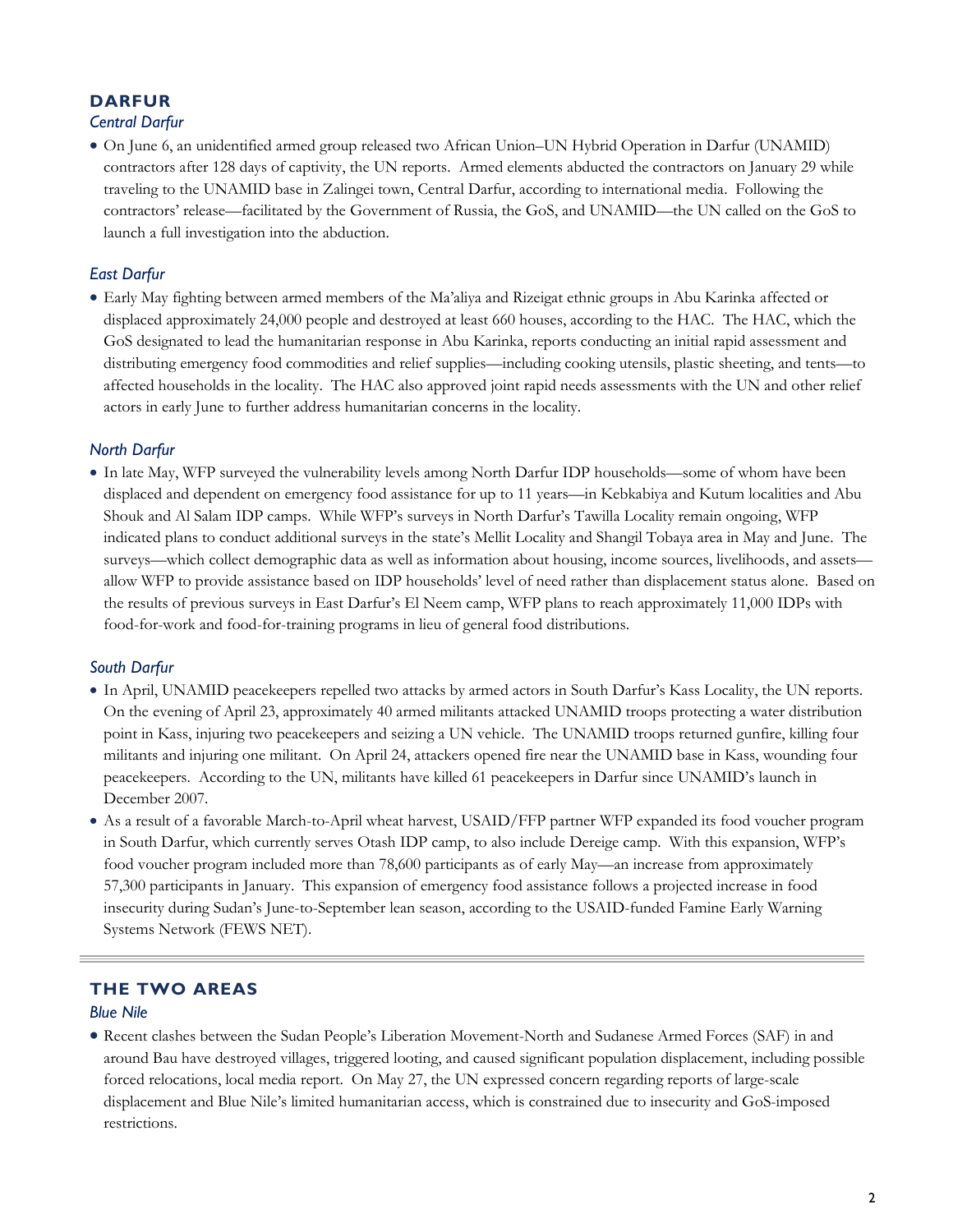#### *Southern Kordofan*

 In early May, USAID/FFP partner WFP announced it would support a school feeding program in Southern Kordofan— WFP's first school feeding program in the state since 2011. The program, scheduled to begin in July, will target approximately 40,000 food-insecure children. To date in FY 2015, USAID/FFP has provided approximately \$56 million to WFP's emergency food assistance and nutrition support activities in Sudan, including the provision of school meals.

#### **REFUGEE INFLUX**

- On May 25, U.S. Government (USG) officials participated in a visit to refugee-hosting sites in White Nile organized by the GoS and UNHCR. Other donor country representatives and senior UN staff joined the mission, which highlighted preparedness measures implemented in advance of the rainy season and other activities at sites likely to receive additional arrivals in the coming months. Rainy season preparedness activities in White Nile include road and other infrastructure strengthening, increasing storage capacity for humanitarian supplies, and pre-positioning emergency relief commodities, according to the UN.
- WASH conditions in nearly all of White Nile's refugee sites do not meet the minimum Sphere WASH standards, the UN reports.<sup>4</sup> Two of the state's most populous refugee sites—El Alagaya and El Redis—do not meet the minimum Sphere threshold for water supply of 7.5–15 liters of water per person per day, while six of the state's seven sites fail to meet the Sphere sanitation standard of 20 people per latrine. Only Dabat Basin, White Nile's smallest refugee site, exceeds the Sphere standards for both water supply and sanitation. According to the UN, an increase in refugee arrivals to White Nile since April has overwhelmed already limited resources and contributed to the poor WASH conditions.
- In late May, the GoS identified three new refugee sites in White Nile, which currently hosts more than 88,700 South Sudanese refugees at seven sites. The new sites will have a combined capacity to host approximately 14,000 people. Two of the new sites will be located in the state's El Jabalian Locality and the third will be located in El Salam Locality, next to the El Kashafa and El Redis camps—White Nile's two largest refugee sites—which currently host nearly 13,000 and 15,400 people, respectively.

#### **FOOD SECURITY**

- On May 19, a U.S.-flagged cargo ship carrying approximately 47,500 MT of emergency food assistance—part of USAID/FFP's FY 2015 contribution to WFP—arrived in Port Sudan, Red Sea State. The delivery enables WFP to position food commodities near IDP camps for the May-to-October lean season, as access roads to many IDP sites may become impassable during the June-to-October rainy season. USAID/FFP's contribution will help WFP support approximately 1.8 million vulnerable people in Sudan, including conflict-affected populations in the Darfur Region and the Two Areas of Blue Nile and Southern Kordofan, for up to three months.
- In early May, WFP expanded its emergency food assistance response for South Sudanese refugees in Abu Jubaiha, El Abbassiya, and Elleri localities in Southern Kordofan. In addition to its regularly scheduled May food distribution, WFP is also providing vulnerable households with a four-month supply of food in preparation for the rainy season. Additionally, WFP has begun building mobile storage units in five of White Nile's refugee-hosting sites to pre-position emergency food commodities for use during the rainy season.
- An estimated \$24.8 million funding shortfall could force the suspension of the WFP emergency food assistance voucher program in Sudan, the UN reports. Without additional funding, nearly 500,000 individuals, most of whom are internally displaced, could be without voucher assistance by September. WFP has urgently appealed to donors for additional funds to prevent the program's elimination. Through its emergency operations, WFP targets nearly 3.7 million vulnerable people in Sudan.

<sup>4</sup> The Sphere Project was launched in 1997 by the International Committee of the Red Cross, UN, non-governmental organizations (NGOs), and donors to develop a set of universal minimum standards for humanitarian assistance and thereby improve the quality of assistance provided to disaster-affected persons and to enhance the accountability of humanitarian agencies.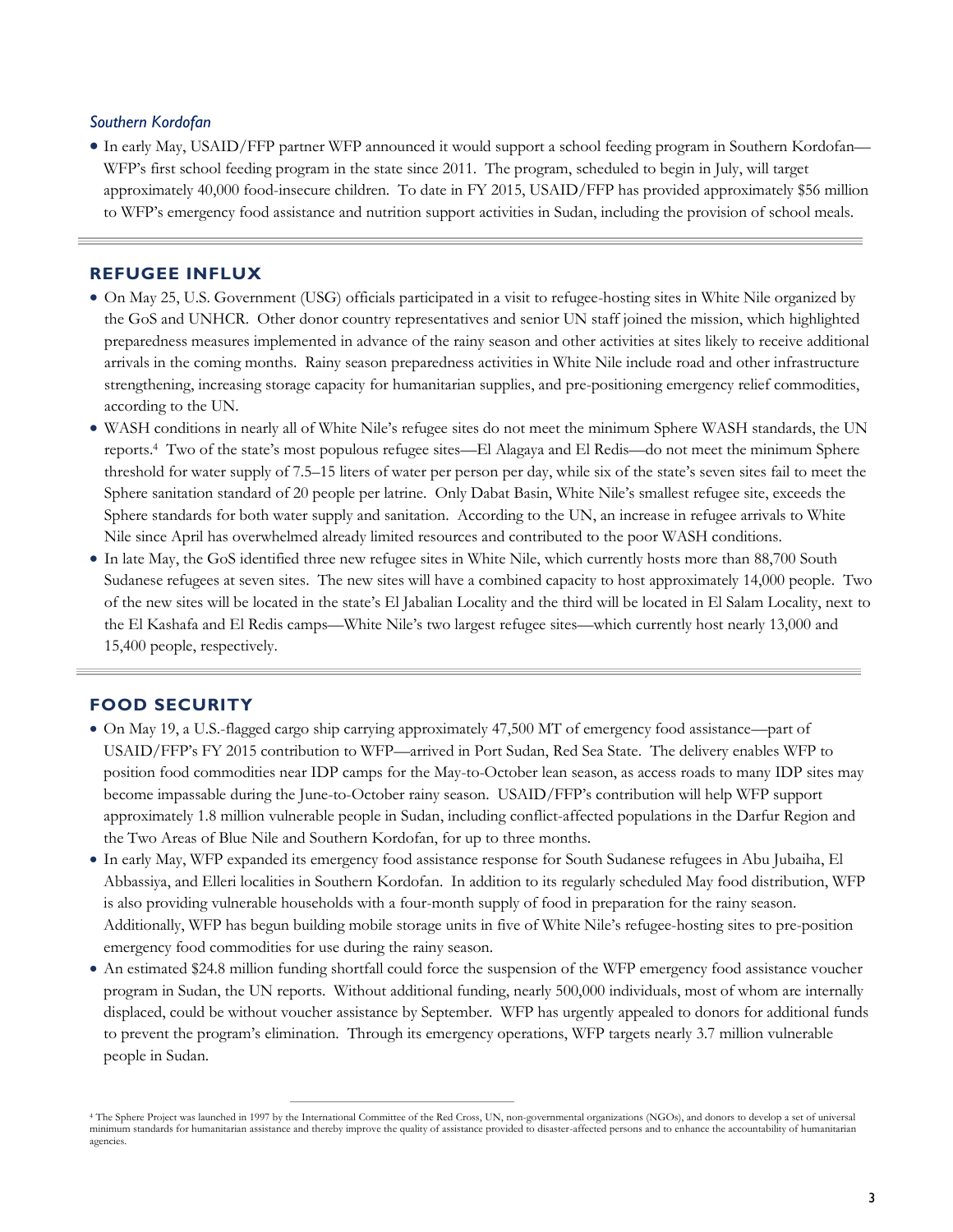#### **HEALTH**

 As of May 24, the UN World Health Organization (WHO) had confirmed more than 2,500 measles cases in Sudan's ongoing outbreak. The outbreak, which began in January 2015, now affects 57 localities in 17 of Sudan's 18 states; only River Nile State remains unaffected, according to WHO. In late April, the GoS Ministry of Health and the UN Children's Fund (UNICEF) completed the first phase of a measles vaccination campaign that aims to inoculate 7.9 million children in high-risk localities. To date in 2015, at least 38 people have died of measles in Sudan.

#### **OTHER HUMANITARIAN ASSISTANCE**

- In late April, the Government of Sweden contributed \$6.4 million to the Sudan Common Humanitarian Fund (CHF), a pooled, multi-donor fund used to support timely allocation and disbursement of donor resources to meet urgent humanitarian needs, according to the UN.
- On June 10, the Government of Germany contributed \$1 million to support humanitarian operations in Sudan via the CHF. The recent contribution—the country's first to the CHF—will support humanitarian partners to provide lifesaving assistance to Sudan's conflict-affected and other vulnerable populations. With this support, donors, including the USG, have contributed more than \$23.3 million to the CHF in 2015 to address Sudan's most critical humanitarian needs.
- As of June 15, donors had committed \$334.5 million—approximately 32 percent of the total requested funding—to the UN's 2015 Sudan Strategic Response Plan. In addition to the USG, other top humanitarian donors to Sudan in 2014 include the European Commission's Directorate-General for Humanitarian Aid and Civil Protection (ECHO), the Government of Japan, the Government of the UK, and the Government of Canada.



#### **2015 HUMANITARIAN FUNDING\*** PER DONOR

\* Funding figures are as of June 15, 2015. All international figures are according to OCHA's Financial Tracking Service and based on international commitments during the 2015 calendar year, while USG figures are according to the USG and reflect USG commitments based on FY 2015, which began on October 1, 2014.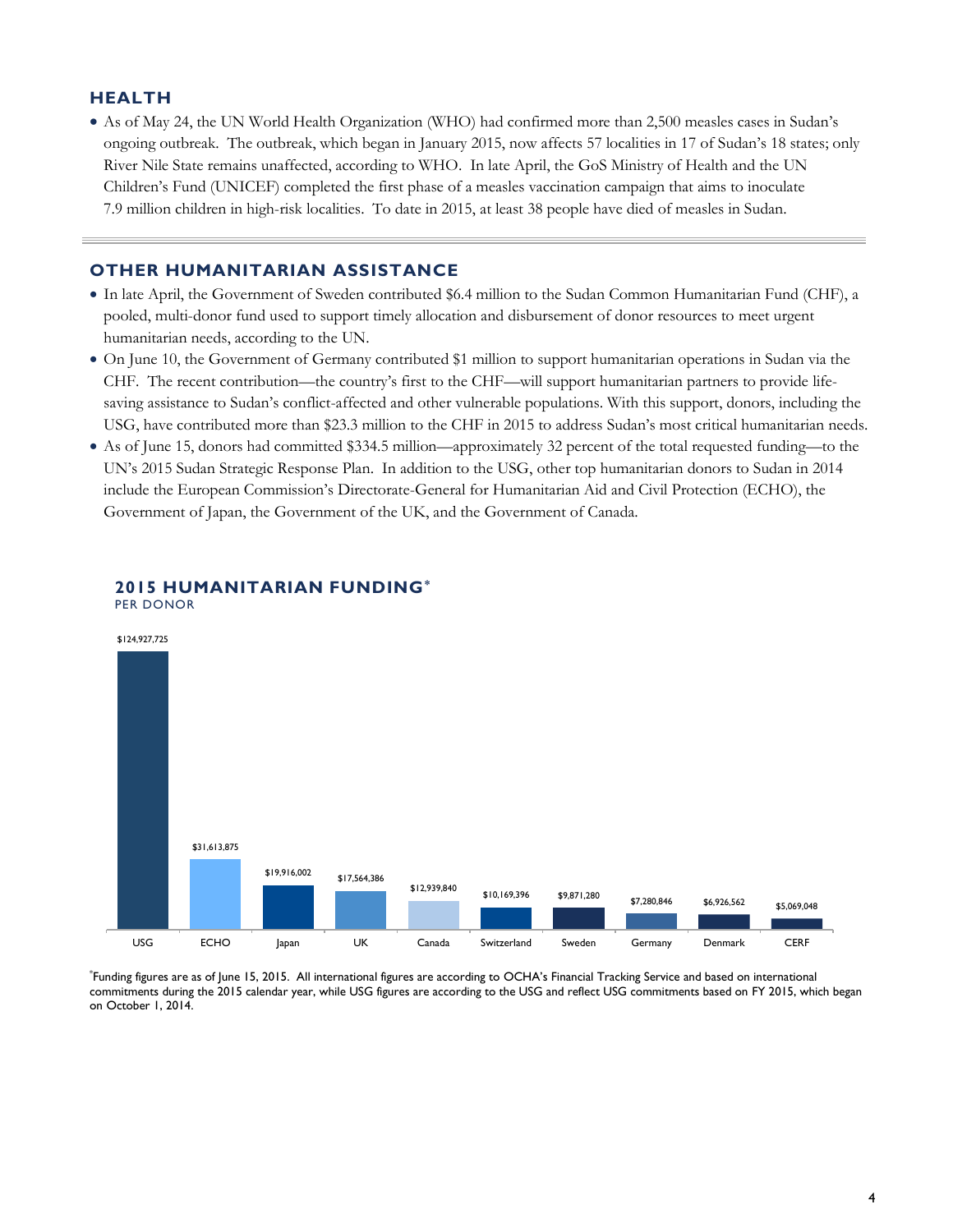#### **CONTEXT**

- Sudan continues to cope with the effects of conflict, economic shocks, and perennial environmental hazards, such as drought and flooding.
- Since 2003, the complex emergency in Darfur has affected more than 4.7 million people, including more than 1.2 million long-term IDPs who remain in camps, according to UN agencies. Conflict continues among the SAF, armed opposition groups, militias, and ethnic groups. Insecurity, access restrictions, and bureaucratic impediments limit the ability of relief agencies to respond to humanitarian and recovery needs.
- In July 2004, the GoS signed a joint communiqué with the UN, committing to a moratorium on restrictions for humanitarian work in Darfur. In 2007, the GoS formally reaffirmed the July 2004 commitment and agreed to procedures to facilitate the expedited delivery of assistance to Darfur. The moratorium expired on January 31, 2013. In March 2013, the GoS finalized and released a directive setting out new regulations and procedures governing humanitarian agencies operating in Sudan. The directive codifies and clarifies many existing regulations, while introducing some new procedures. To date, government restrictions on humanitarian activities remain a major challenge to meeting the needs of beneficiaries.
- On July 14, 2011, the GoS and the Liberation and Justice Movement, an armed opposition group in Darfur, signed the Doha Document for Peace in Darfur, a framework for establishing a comprehensive peace process in Darfur.
- The January 2005 signing of the Comprehensive Peace Agreement (CPA) between the GoS and the southern-based Sudan People's Liberation Movement officially ended more than two decades of North–South conflict during which famine, fighting, and disease killed an estimated 2 million people and displaced at least 4.5 million others. In accordance with the CPA, the 10 states of Southern Sudan conducted a referendum on self-determination on January 9, 2011, which resulted in the independence of the Republic of South Sudan on July 9, 2011. Between the signing of the CPA and the independence of South Sudan, more than 2 million IDPs and 331,000 refugees returned to South Sudan and the Two Areas and Abyei, according to UNHCR.
- On October 9, 2014, U.S. Chargé d'Affaires Jerry P. Lanier renewed the disaster declaration for the complex emergency in Sudan for FY 2015. The U.S. Mission in Sudan has declared disasters due to the complex emergency annually since 1987.

| <b>IMPLEMENTING PARTNER</b>                      | <b>ACTIVITY</b>                                                                                                                                                                         | <b>LOCATION</b> | <b>AMOUNT</b> |  |
|--------------------------------------------------|-----------------------------------------------------------------------------------------------------------------------------------------------------------------------------------------|-----------------|---------------|--|
|                                                  | <b>USAID/OFDA Assistance in Darfur<sup>2</sup></b>                                                                                                                                      |                 |               |  |
| NGO and International<br>Organization Partners** | Agriculture and Food Security, Economic<br>Recovery and Market Systems, Health,<br>Humanitarian Coordination and Information<br>Management, Nutrition, Shelter and<br>Settlements, WASH | Darfur-wide     | \$15,037,022  |  |
| <b>OCHA</b>                                      | Humanitarian Coordination and Information<br>Management                                                                                                                                 | Darfur-wide     | \$500,000     |  |
| UN Department of Safety and<br>Security          | Humanitarian Coordination and Information<br>Management                                                                                                                                 | Darfur-wide     | \$749,628     |  |
| UN Food and Agriculture<br>Organization (FAO)    | Agriculture and Food Security, Humanitarian<br>Coordination and Information Management                                                                                                  | Darfur-wide     | \$500,000     |  |
| <b>UNICEF</b>                                    | Health, Nutrition, WASH                                                                                                                                                                 | Darfur-wide     | \$4,000,000   |  |
| <b>WFP</b>                                       | Humanitarian Coordination and Information<br>Management, Logistics Support and Relief<br>Commodities                                                                                    | Darfur-wide     | \$3,500,000   |  |
| <b>WHO</b>                                       | Health, Humanitarian Coordination and<br>Information Management                                                                                                                         | Darfur-wide     | \$3,500,000   |  |
| <b>TOTAL USAID/OFDA ASSISTANCE IN DARFUR</b>     |                                                                                                                                                                                         |                 | \$27,786,650  |  |

#### **USAID AND STATE HUMANITARIAN ASSISTANCE TO SUDAN PROVIDED IN FY 2015<sup>1</sup>**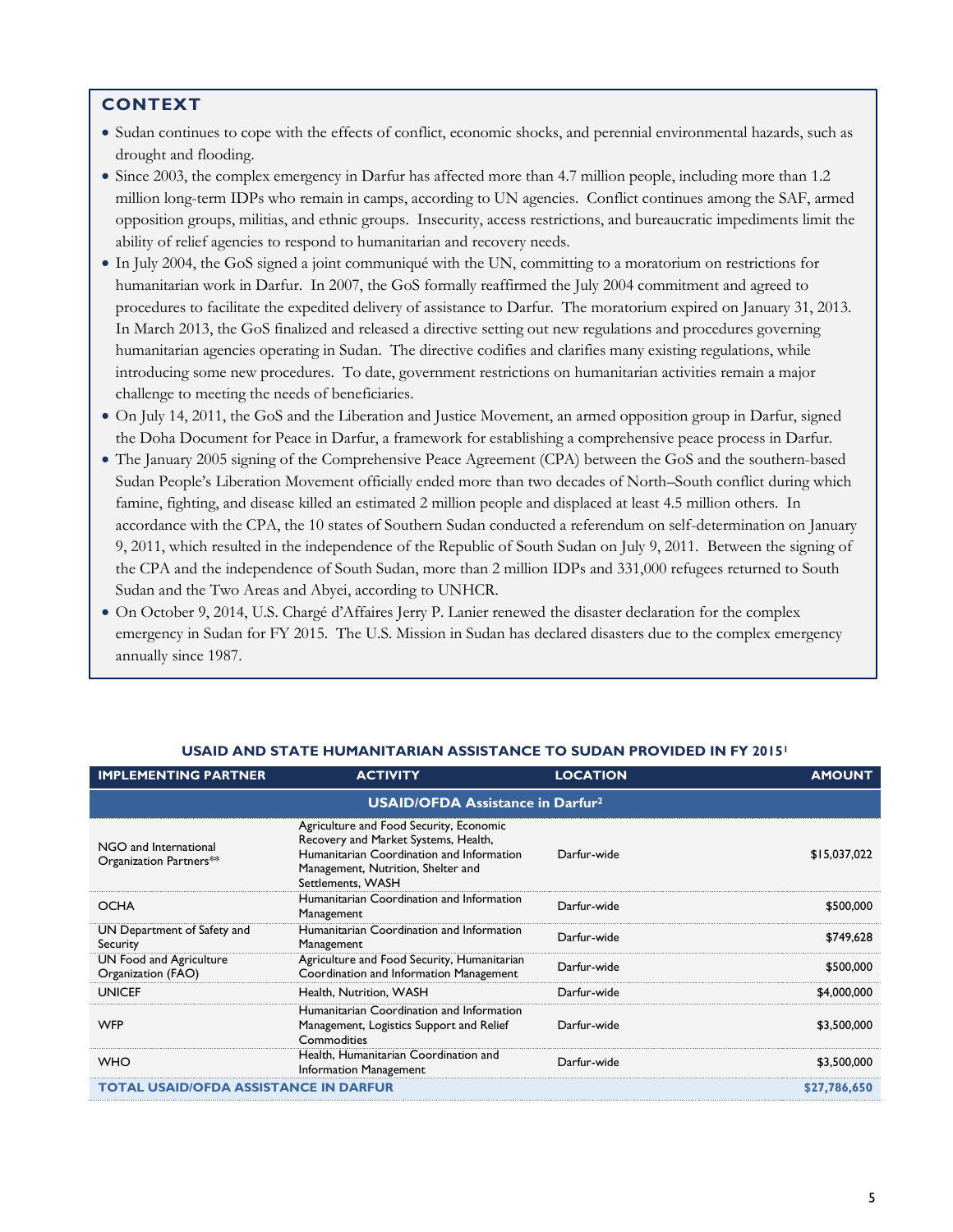| <b>USAID/OFDA Assistance in the Three Areas<sup>3</sup> and Central and Eastern Sudan</b> |                                                                                                        |                                               |             |
|-------------------------------------------------------------------------------------------|--------------------------------------------------------------------------------------------------------|-----------------------------------------------|-------------|
| <b>FAO</b>                                                                                | Agriculture and Food Security, Humanitarian<br>Coordination and Information Management                 | Countrywide                                   | \$500,000   |
| NGOs and International<br>Organization Partners**                                         | Agriculture and Food Security, Humanitarian<br>Coordination and Information Management,<br><b>WASH</b> | Abyei, Southern Kordofan,<br>Western Kordofan | \$1,384,366 |
| <b>OCHA</b>                                                                               | Humanitarian Coordination and Information<br>Management                                                | Three Areas-wide                              | \$250,000   |
| UN Development Fund                                                                       | Humanitarian Coordination and Information<br>Management                                                | Abyei, Khartoum                               | \$500,000   |
| <b>UNICEF</b>                                                                             | Health, Nutrition, WASH                                                                                | Three Areas-wide                              | \$1,500,000 |
| <b>WFP</b>                                                                                | Humanitarian Coordination and Information<br>Management, Logistics Support and Relief<br>Commodities   | Three Areas-wide                              | \$500,000   |
| <b>WHO</b>                                                                                | Health, Humanitarian Coordination and<br>Information Management                                        | Countrywide                                   | \$1,000,000 |
|                                                                                           | Program Support                                                                                        |                                               | \$908,957   |
| TOTAL USAID/OFDA ASSISTANCE IN THREE AREAS AND CENTRAL AND EASTERN SUDAN                  |                                                                                                        | \$6,543,323                                   |             |

| USAID/FFP <sup>3</sup> Countrywide Assistance in Sudan |                                        |             |              |
|--------------------------------------------------------|----------------------------------------|-------------|--------------|
| WFP and Implementing Partners                          | 66,733 MT of Emergency Food Assistance | Countrywide | \$84.397.752 |
| <b>TOTAL USAID/FFP ASSISTANCE</b>                      |                                        |             | \$84,397,752 |

| State/PRM Countrywide Assistance in Sudan     |                                     |             |              |
|-----------------------------------------------|-------------------------------------|-------------|--------------|
| <b>ICRC</b>                                   | Multi-Sector Assistance, Protection | Countrywide | \$6,500,000  |
| <b>UNHCR</b>                                  | Multi-Sector Assistance, Protection | Countrywide | \$25,800,000 |
| <b>TOTAL STATE/PRM COUNTRYWIDE ASSISTANCE</b> |                                     |             | \$32,300,000 |

| <b>State/PRM Assistance in Sudan For South Sudanese Refugees Response</b> |                                                                   |                                                   |               |
|---------------------------------------------------------------------------|-------------------------------------------------------------------|---------------------------------------------------|---------------|
| <b>UNHCR</b>                                                              | Multi-Sector Assistance, Protection                               | Khartoum, Southern Kordofan, White<br><b>Nile</b> | \$6,200,000   |
| <b>TOTAL STATE/PRM ASSISTANCE FOR SOUTH SUDANESE REFUGEES RESPONSE</b>    |                                                                   | \$6,200,000                                       |               |
|                                                                           |                                                                   |                                                   |               |
| <b>TOTAL USAID/OFDA ASSISTANCE TO SUDAN</b>                               |                                                                   |                                                   | \$34,329,973  |
| <b>TOTAL USAID/FFP ASSISTANCE TO SUDAN</b>                                |                                                                   |                                                   | \$84,397,752  |
| <b>TOTAL STATE/PRM ASSISTANCE TO SUDAN</b>                                |                                                                   |                                                   | \$38,500,000  |
|                                                                           | TOTAL USAID AND STATE HUMANITARIAN ASSISTANCE TO SUDAN IN FY 2015 |                                                   | \$157,227,725 |

<sup>i</sup> Year of funding indicates the date of commitment or obligation, not appropriation, of funds.<br><sup>3</sup> USAID/OFDA funding represents actual or obligated amounts as of June 15, 2015.<br><sup>3</sup> Abyei Area, Blue Nile, and Southern Ko

\*\*USAID/OFDA funding in FY 2015 has supported the following NGO and international organization partners in Sudan: American Refugee Committee, Concern, GOAL, International Organization for<br>Migration, Mercy Corps, Relief In

<sup>1</sup> Year of funding indicates the date of commitment or obligation, not appropriation, of funds.<br><sup>2</sup> USAID/OFDA funding represents actual or obligated amounts as of June 15, 2015.<br><sup>3</sup> Abyei Area, Blue Nile, and Southern Ko